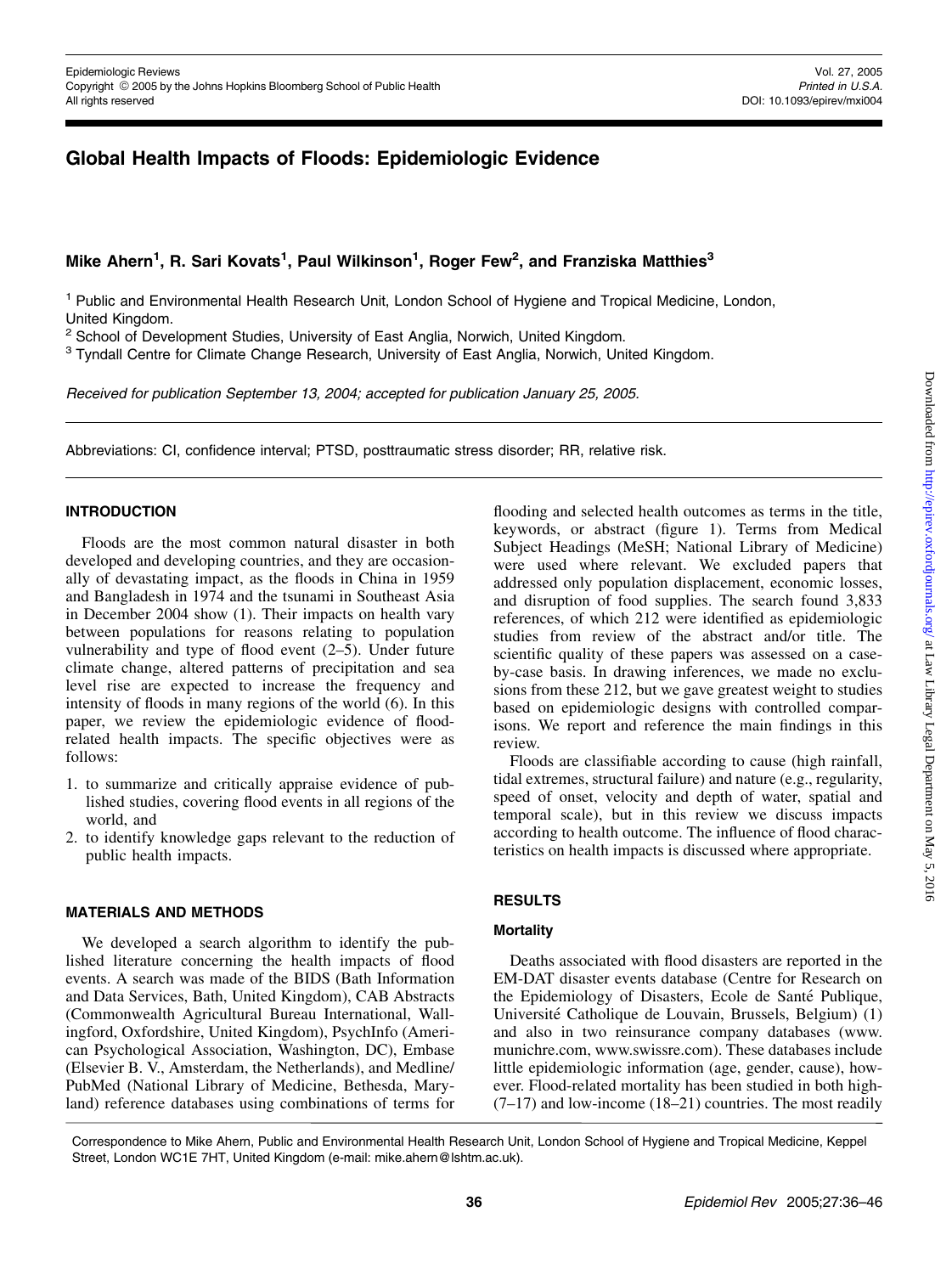### <Exposure>

(coastal flood\* OR dams OR embankment\* OR flash flood\* OR flood\* OR flood damage\* OR flood disaster\* OR flood exposure\* OR flood risk\* OR flood water\* OR floodwater\* OR hurricane\* OR inland flood\* OR inundation OR monsoon flood\* OR overflow\* OR river flood\* OR seasonal flood\* OR seawater intrusion OR storm surge\* OR storm water\* OR stormwater\* OR tropical storm\* OR typhoon\* OR water logging OR waterlogging)

### **AND**

#### <Outcome>

(accident\* OR alcoholi\* OR allergy OR allergen OR allergies OR anxiet\* OR burul\* OR campylo\* OR cardiac arrest OR cardiovascular OR chemical pollut\* OR cholera OR communicable disease\* OR conjunctivitis OR contamination OR death\* OR dengue OR dermatitis OR diarrhoea\* OR diarrhea\* OR disease\* OR disease outbreak\* OR drug suppl\* OR drown\* OR dysentery OR ear infection\* OR electrocution\* OR environmental health OR epidemic\* OR Escherichia coli OR gastrointestinal OR giardia\* OR health OR health care OR health centre\* OR health center OR health effect\* OR health facilit\* OR health infrastructure\* OR health impact\* OR health post\* OR health sector OR health service\* OR health system\* OR hepatitis A OR hospital\* OR hypothermia OR illness OR infectio\* OR injur\* OR leptospirosis OR malaria OR malnutrition OR medical facilit\* OR medicine\* OR mental health OR morbidity OR mortality OR mosquito\* OR naegl\* OR nose infection\* OR outbreak\* OR pesticide\* OR physical health OR poison\* OR pollut\* OR psychological OR psychosocial OR public health OR respiratory OR risk factor\* OR shigella OR shock OR side effect\* OR snake bite\* OR snakebite\* OR stress OR suicid\* OR throat infection\* OR water OR waterborne OR water-borne OR water related OR water-related OR wound\* OR yellow fever)

FIGURE 1. Words used in search strategy (in title, abstract, or keywords). Note: Some search terms have been truncated (e.g., injur\*), and this is normal practice when conducting reviews of this sort. In the example shown, the relevant databases will search for all words commencing with these letters and, in this case, would search for ''injury,'' ''injuries,'' etc. Nontruncated search terms with ''\*'' (e.g., snakebite\*) instruct the database to search for plurals of this term (e.g., snakebites). ''OR'' instructs the database to search for any of the terms listed and should not be confused with the same abbreviation for ''odds ratio.''

identified flood deaths are those that occur acutely from drowning or trauma, such as being hit by objects in fastflowing waters. The number of such deaths is determined by the characteristics of the flood, including its speed of onset (flash floods are more hazardous than slow-onset ones), depth, and extent (3). Many drownings occur when vehicles are swept away by floodwaters (12, 14, 15, 17). Evidence relating to flash floods in high-income countries suggests that most deaths are due to drowning and, particularly in the United States, are vehicle related (9, 22). Information on risk factors for flood-related death remains limited, but men appear more at risk than women (22). Those drowning in their own homes are largely the elderly.

Although the risk of deaths is most obviously increased during the period of flooding, in a controlled study of the 1969 floods in Bristol, United Kingdom, Bennet (8) reported a 50 percent increase in all-cause deaths in the flooded population in the year after the flood, most pronounced among those aged 45–64 years. Few other studies have examined such a delayed increase in deaths, but it was also reported by Lorraine (11) in relation to the 1953 storm surge flood of Canvey Island, United Kingdom, but not in two Australian studies (7, 10).

Inconclusive evidence for diarrheal deaths has been reported from several studies of floods in low-income countries. Surveillance data showed an apparent increase of mortality from diarrhea following the 1988 floods in Khartoum, Sudan, but a similar rise was also apparent in the same period (May–July) of the preceding year (20). Routine surveillance data and hospital admissions records similarly showed diarrhea to be the most frequent (27 percent) cause

of death following the severe 1988 Bangladesh floods, but again the effect of the flood was not separately quantified from seasonal influences (19). Kunii et al. (21) conducted a cross-sectional survey after the 1998 floods in Bangladesh, and of 3,109 people within flood-affected households, seven (0.23 percent) died during (but not necessarily a consequence of) the flood, two from diarrhea, two from suspected heart attacks, and three from undetermined/unrecorded causes.

### Injuries

Flood-related injuries may occur as individuals attempt to remove themselves, their family, or valued possessions from danger. There is also potential for injuries when people return to their homes and businesses and begin the clean-up operation (e.g., from unstable buildings and electrical power cables).

In a community survey (108 of 181 households completed the questionnaire) of the 1988 floods in Nîmes, France, 6 percent of surveyed households reported mild injuries (contusions, cuts, sprains) related to the flood (13). In Missouri after the Midwest floods of 1993, injuries were reported through the routine surveillance system. Between July 16 and September 3, 1993, a total of 524 flood-related conditions were reported, and of these 250 (48 percent) were injuries: sprains/strains (34 percent), lacerations (24 percent), ''other injuries'' (11 percent), and abrasions/contusions (11 percent) (23). Similar data were also reported from Iowa (24).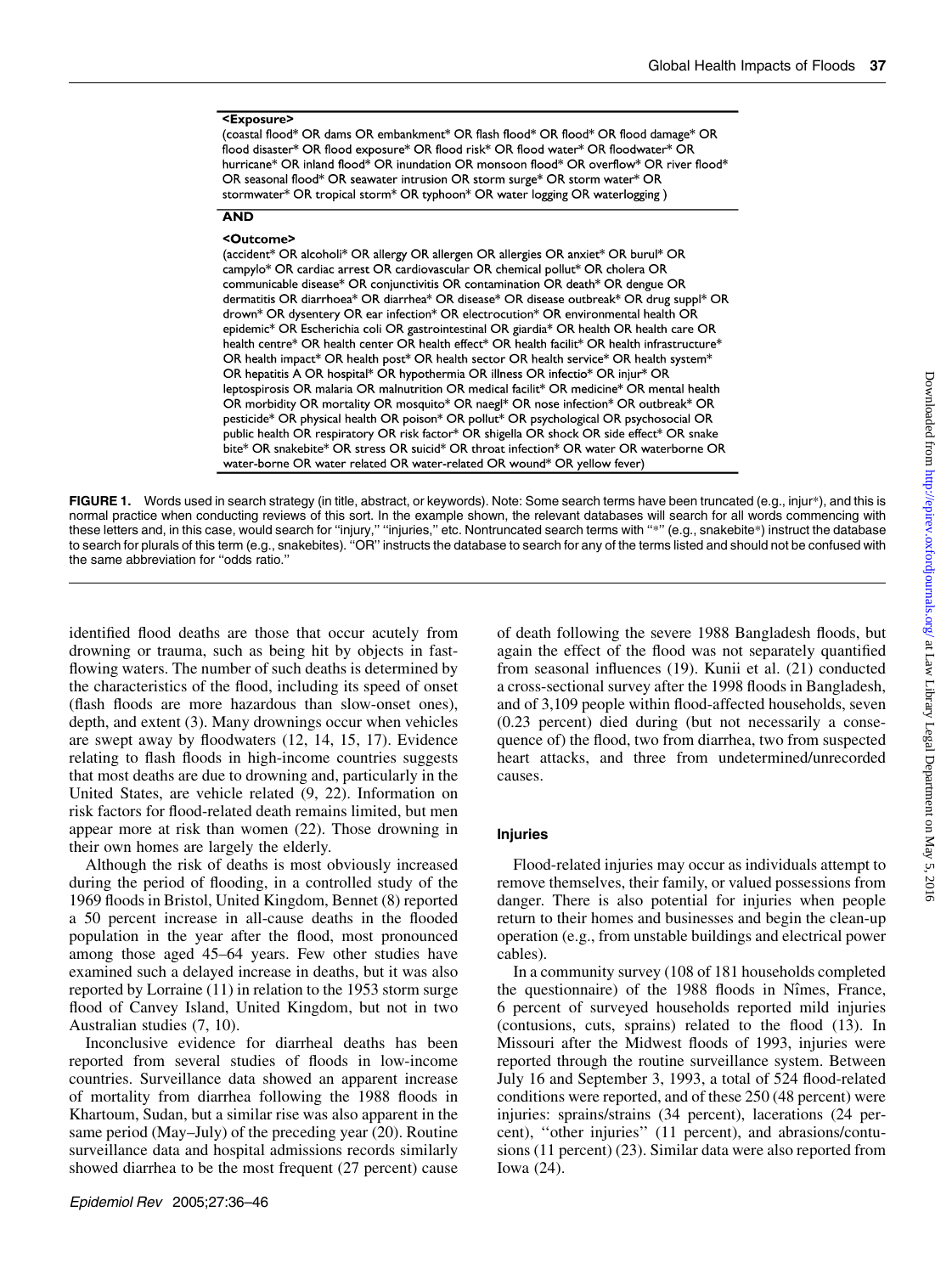Surprisingly little information is available on the frequency of nonfatal flood injuries, as they are mostly not routinely reported or identified as flood related. Although the international EM-DAT database [\(http://www.em-dat.](http://www.em-dat.net/) [net/](http://www.em-dat.net/)) records such injuries, these data are much less robust than are reports of deaths (D. Guha-Sapir, Department of Public Health and Epidemiology, Université Catholique de Louvain, personal communication, 2004).

#### Fecal-oral disease

In flood conditions, there is potential for increased fecaloral transmission of disease, especially in areas where the population does not have access to clean water and sanitation. Published studies (case-control studies, cross-sectional surveys, outbreak investigations, analyses of routine data) have reported postflood increases in cholera (25, 26), cryptosporidiosis (27), nonspecific diarrhea (18–21, 28–31), poliomyelitis (32), rotavirus (33), and typhoid and paratyphoid (34) (table 1). Some of the reported relative risks associated with flooding are substantial. In Indonesia, for example, Vollaard et al. (34) found flooding of the home to increase paratyphoid fever, with an odds ratio of 4.52 (95 percent confidence interval (CI): 1.90, 10.73), and Katsumata et al. (27) found it to increase the risk of cryptosporidiosis, with an odds ratio of 3.08 (95 percent CI: 1.9, 4.9).

In high-income countries, the risk of diarrheal illness appears to be low, as shown by studies from the former Czechoslovakia (35), Norway (36), and the United States (23, 24). However, a survey of households affected by Tropical Storm Alison found that diarrhea was significantly associated with residing in a flooded home (odds ratio  $=$ 6.2, 95 percent CI: 1.4, 28.0) (37), and Wade et al. (38) also found that flooding of the house or yard was associated with gastrointestinal illness (relative risk  $(RR) = 2.36, 95$  percent CI: 1.37, 4.07). In the United Kingdom, Reacher et al. (39) reported an increase in self-reported gastroenteritis  $(RR =$ 1.7, 95 percent CI: 0.9, 3.0) following the Lewes floods of 2001. Another US study (40) investigated an outbreak of oyster-related hepatitis A and, although it was not possible to determine the precise cause of the outbreak, the authors hypothesized that flooding of the Mississippi Valley and discharge of fecal materials in the oyster-growing areas may have been factors.

### Vector-borne disease

The relation between flooding and vector-borne disease is complex. Many important infections are transmitted by mosquitoes, which breed in, or close to, stagnant or slowmoving water (puddles, ponds). Floodwaters can wash away breeding sites and, hence, lower mosquito-borne transmission (41). On the other hand, the collection of stagnant water due to the blocking of drains, especially in urban settings, can also be associated with increases in transmission, and there have been numerous such reports from Africa (20, 30, 42, 43), Asia (44, 45), and Latin America (46–50). The 1982 El Niño event, for example, caused extensive flooding in several countries in Latin America and apparently sharp increases in malaria (46, 47).

The Mozambique floods of 2000 also appeared to have increased the number of malaria cases by a factor of 1.5–2 by comparison with 1999 and 2001 (30), although the statistics are difficult to interpret in light of the major population displacement that the flood caused. The reports of flood-related outbreaks in India (44, 45) do not provide particularly strong epidemiologic evidence.

There have also been reported increases in lymphatic filariasis (51) and arbovirus disease in Africa (43), Australia (52, 53), Europe (54–56), and the United States (57–59), although few provide epidemiologic data. Having had a flooded basement has been reported to be a risk factor for West Nile virus among apartment dwellers in Romania (54).

#### Rodent-borne disease

Diseases transmitted by rodents may also increase during heavy rainfall and flooding because of altered patterns of contact. Examples include Hantavirus Pulmonary Syndrome (60) and leptospirosis. There have been reports of floodassociated outbreaks of leptospirosis from a wide range of countries, including Argentina (61), Brazil (62–65), Cuba (66), India (67–70), Korea (71), Mexico (72), Nicaragua (73–75), Portugal (76), and Puerto Rico (77). In Salvador, Brazil, risk factors for leptospirosis included flooding of open sewers and streets during the rainy season (65). After a series of tropical storms in 1995, two health centers in western Nicaragua reported cases of a fever-like illness and some deaths from hemorrhagic manifestations and shock (73). Dengue and dengue hemorrhagic fever were initially suspected (74), but after a case-control study, Trevejo et al. (73) concluded that the most likely explanation was increased exposure to floodwaters contaminated by urine from animals infected with Leptospira species. Although several articles (73–75) implicate contact with floodwaters, specific analyses have not been presented.

#### Mental health

The World Health Organization recognizes that the mental health consequences of floods ''have not been fully addressed by those in the field of disaster preparedness or service delivery,'' although it is generally accepted that natural disasters, such as earthquakes, floods, and hurricanes, ''take a heavy toll on the mental health of the people involved, most of whom live in developing countries, where [the] capacity to take care of these problems is extremely limited'' (78, p. 43). Here, the main evidence relates to common mental disorder, posttraumatic stress syndrome, and suicide.

Common mental disorder (anxiety, depression). Most studies on the effects of flooding on common mental disorders are from high- or middle-income countries, including Australia (7, 79), Poland (80, 81), the United Kingdom (8), and the United States (82–89), but there is also a study from Bangladesh (90).

Bennet's analysis of the 1968 Bristol floods found a significant increase (18 percent vs. 6 percent;  $p < 0.01$ )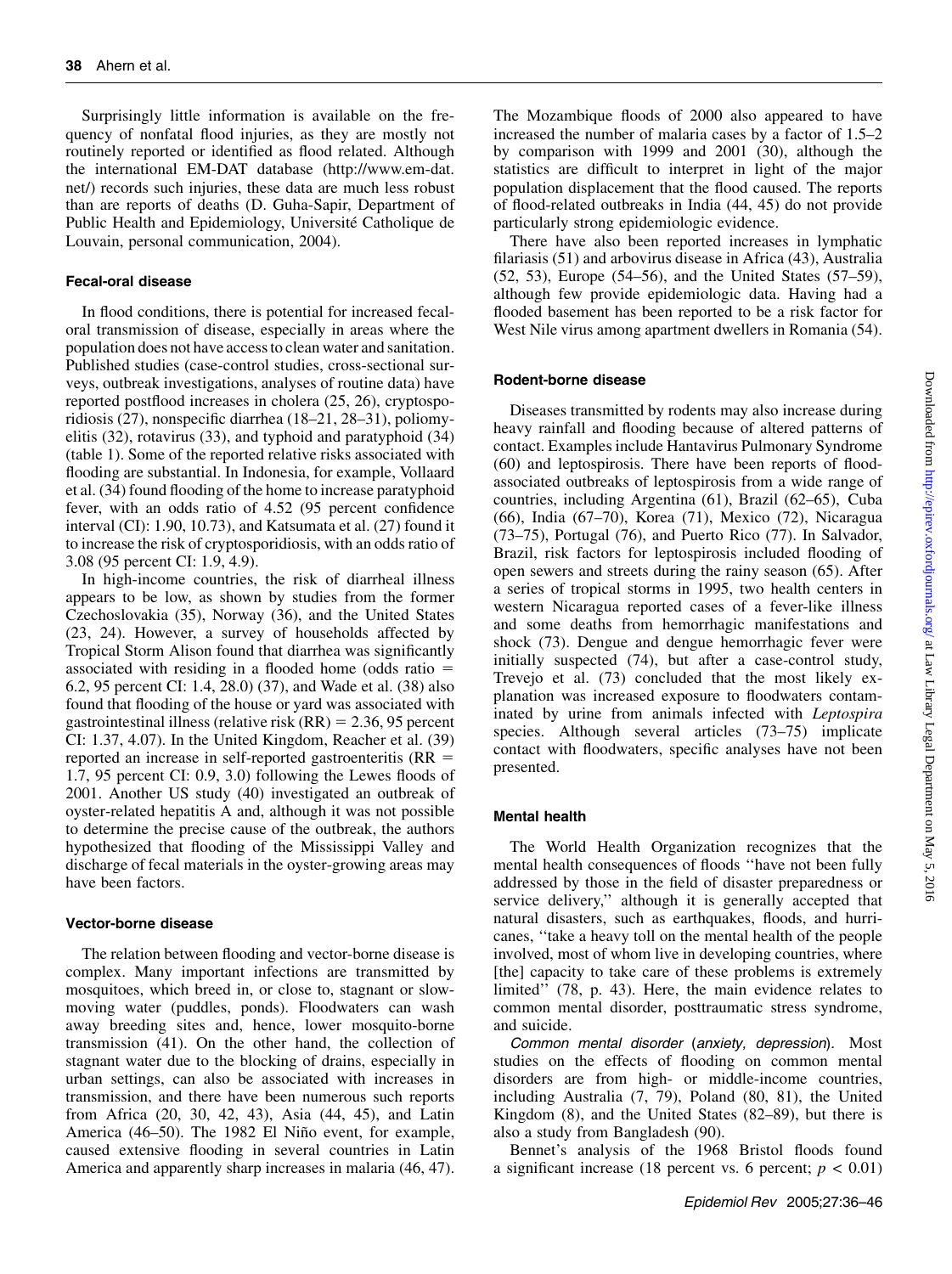in the number of new psychiatric symptoms (considered to comprise anxiety, depression, irritability, and sleeplessness) reported by women from flooded compared with nonflooded areas, although there was no significant difference for men. These results broadly agree with the findings for the 1974 Brisbane floods (7), except that in Brisbane men were also affected. Those between 35 and 75 years of age suffered the greatest impacts (79).

Other evidence for impacts on common mental disorder comes from a controlled panel study of adults aged 55–74 years flooded in 1981 and again in 1984 (87, 91). Flood exposure was associated with significant increases in depression ( $p < 0.005$ ) and anxiety ( $p < 0.0008$ ) (and also physical symptoms), especially in those with higher levels of preflood depressive symptoms and in those from lower socioeconomic groups—a finding that Phifer et al. suggest supports Logue et al.'s 1981 assertion that ''low-income people are more vulnerable to the adverse effects of a disaster'' (91, p. 417).

In a longitudinal study, Ginexi et al. (89) were able to compare symptoms for depression in both the pre- and postflood periods, and they found that, among respondents with a preflood depression diagnosis, the odds of a postflood diagnosis increased significantly (odds ratio  $= 8.55, 95$ percent CI: 5.54, 13.2). A more recent case-control study from the United Kingdom (39) found a fourfold increase in psychological distress among adults whose homes were flooded compared with those whose homes were not  $(RR =$ 4.1, 95 percent CI: 2.6, 6.4).

On the other hand, more equivocal evidence comes from two case-control studies of the mental health impacts (82, 83) of Tropical Storm Agnes, which caused extensive flooding in Pennsylvania in 1972. The first study, conducted 3 years postflood, focused on working-class males aged 25– 65 years; the second, conducted 5 years after the event, focused on women aged 21 years or more. In both cases, respondents from flooded households reported more mental health symptoms than did nonflooded respondents, but differences were not statistically significant. The authors speculate that "the failure to find a stronger relationship ... may, in part, be the result of the length of time which had elapsed since the disaster impact'' (83, p. 239).

Comparatively few studies have examined mental health impacts on children, but an exception is the 1993 study by Durkin et al. (90) that found postflood changes in behavior and bedwetting among children aged 2–9 years. Before the flood, none of the 162 children were reported to be very aggressive; postflood, 16 children were found to be very aggressive toward others. Bedwetting increased from 16.8 percent before the flood to 40.4 percent after it. In the Netherlands, Becht et al. (92) interviewed 64 children and their parents ( $n = 30$ ) 6 months postflood and found 15–20 percent of the children having moderate to severe stress symptoms. Other studies after the 1997 floods in Opole, Poland (81, 93), also suggest long-term negative effects on the well-being of children aged 11–14 years and 11–20 years, with increases in posttraumatic stress disorder (PTSD), depression, and dissatisfaction with life. Six months after Hurricane Floyd, similar findings were found by Russionello et al. (94) for children aged 9–12 years.

Posttraumatic stress disorder. PTSD ''arises after a stressful event of an exceptionally threatening or catastrophic nature and is characterised by intrusive memories, avoidance of circumstances associated with the stressor, sleep disturbances, irritability and anger, lack of concentration and excessive vigilance [and the specific diagnosis of PTSD] has been questioned as being culture-specific, and may be overdiagnosed'' (78, p. 43). Nonetheless, studies showing increases in PTSD following floods come from Europe (95, 96) and North America (97–99).

McMillen et al. (98), who interviewed those affected by the 1993 Midwest floods, found that 60 subjects (38 percent) met the criteria for postflood psychiatric disorder and 35 (22 percent) met the criteria for flood-related PTSD. However, the limitations, recognized by the authors, included retrospective data collection, self-selection of interviewees, self-reporting, and the absence of a control group. Similar limitations applied only to a study of 1997 flood victims in the Central Valley of northern California (99): 19 percent (24) of the 128 participants who completed the acute stress disorder questionnaire met the criteria for the disorder's diagnosis, and of the 73 participants who completed the 1-year follow-up, seven (10 percent) met the criteria for full PTSD. Studies of the 1996 flooding in the Saguenay/Lac St. Jean region of Quebec, Canada, also suggest substantial increases in emotional distress and PTSD among flooded respondents (97). Evidence from Puerto Rico and from work by Norris et al. (95) suggests that PTSD symptoms are influenced by the extent of flooding, culture, and age. The difficulties of interpretation are demonstrated in a study by Verger et al. (100), who examined the mental health impacts 5 years after the 1992 floods in Vaucluse, France. They concluded that the subjects' reports of their disaster-related experiences (significantly worse for women and subjects older than 35 years) ''are by nature subjective ... and not entirely reliable'' (100, p. 440).

Suicide. Evidence about suicides in relation to flooding is very limited. One US analysis that was initially interpreted as showing evidence for increased suicides in the 4 years after natural disasters (101) was subsequently retracted, with the conclusion that ''the new results ... do not support the hypothesis that suicide rates increase" (102, p. 148). A paper from China (103) reports that suicide rates in the Yangtze Basin, an area affected by periodic flooding, are 40 percent higher than in the rest of the country, but there is no direct epidemiologic evidence to suggest that the difference is attributable to flooding.

## Other health outcomes

In addition to the health outcomes detailed above, our review identified reports of other flood-related health impacts, including Acanthamoeba keratitis (104), epilepsy (105), leukemia, lymphoma, spontaneous abortion (106), melioidosis (107), effects of chemical contamination (108, 109), infection from soil helminths (110), and schistosomiasis (111–113). Most were isolated reports or provided only weak evidence of a possible flood link.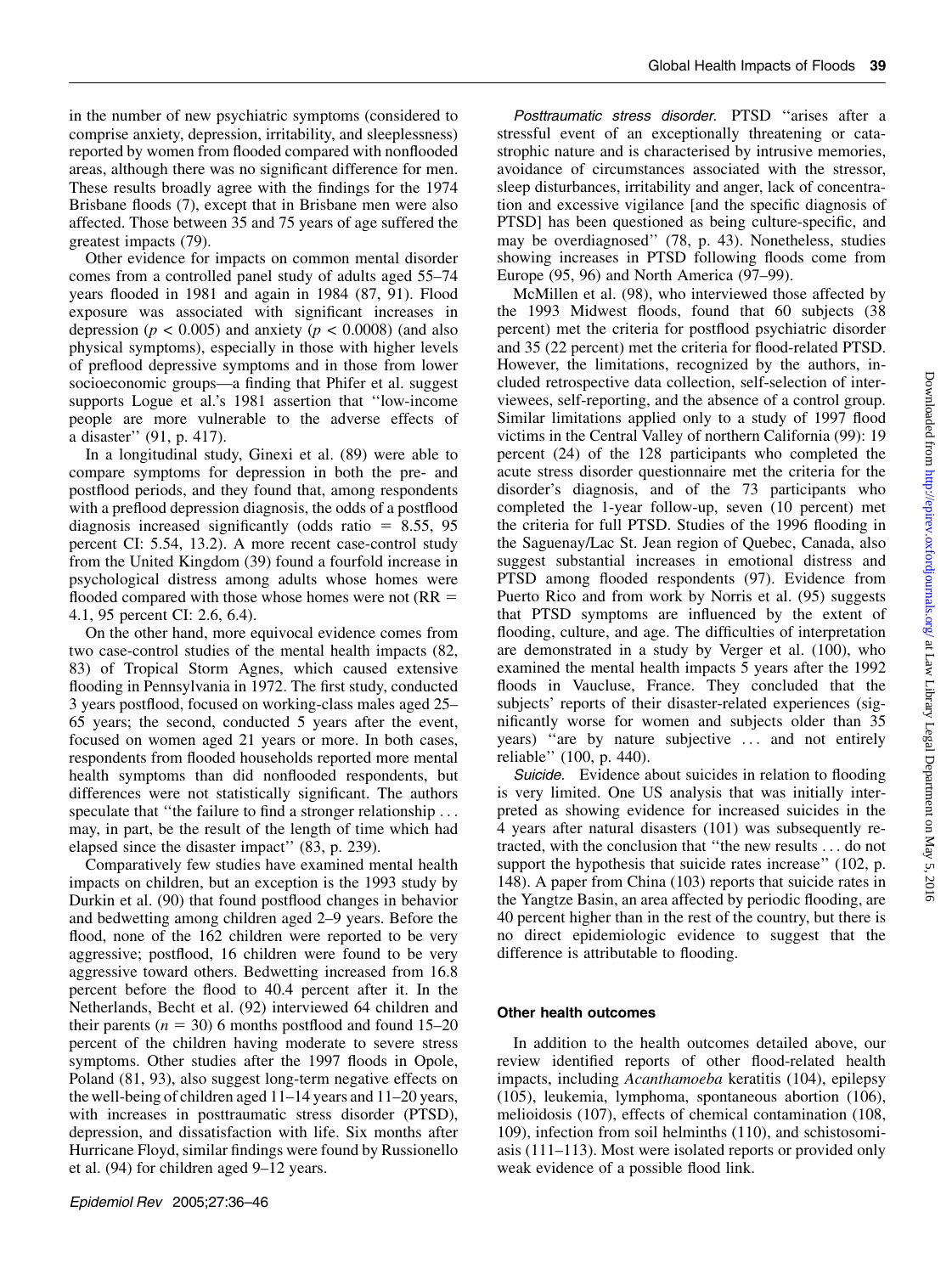#### Authors, year (reference no.) Location and<br>vear of flood<sup>®</sup> Location and the Design Design Collection of the Main results<br>year of flood\* Studies of multiple health outcomes Reacher et al., 2004 (39) Lewes, United Kingdom, 2000<sup>+</sup> Telephone interviews of 227 cases (house flooded) and 240 controls (nonmatched), 9 months postflood Fourfold higher risk of psychological distress in flooded group (RR‡ = 4.1,<br>95% CI‡: 2.6, 6.4); flood also associated with earache in all age groups (RR =<br>2.2, 95% CI: 1.1, 4.1); association for gastroenteritis less marked (RR = 1.7,<br>95% Cl: 0.9, 3.0) Kondo et al., 2002 (30) Mozambique, 2000§ Collection of emergency clinic data and interviews of 62 randomly selected families; no details on how families were selected Incidence of malaria reported as increasing by a factor of 1.5–2.0 and diarrhea by a factor of 2.0–4.0 Kunii et al., 2002 (21) Bangladesh, 1998§ 517 persons (nonrandomized selection) interviewed 2 months after start of flood Fever accounted for 42.8% of health problems among 3,109 family members; diarrhea, 26.6%; respiratory problems, 13.9% Biswas et al., 1999 (28) West Bengal, India, 1993§ Survey conducted before, during, and after flood in four villages; no further details on sample Attack rate for diarrhea increased from 4.5% preflood to 17.6% postflood ( $p < 0.01$ ); rates for respiratory infections were 2.8% and 9.6%, respectively ( $p < 0.01$ ) Duclos et al., 1991 (13) Nîmes, France, 1988§,{ 108 questionnaire interviews 1–2 months postflood; review of medical care delivery data for Nîmes area; active surveillance in GP‡ clinics instigated 1 week<br>after flood Nine flood-related drownings, but death certificates did not reveal increased mortality; 6% of interviewees reported mild injuries, but no specific increase in infectious disease observed Woodruff et al., 1990 (20) Khartoum, Sudan, 1988§,{ Review of admissions data; 12 sentinel disease surveillance sites established postflood Diarrheal disease most reported cause of nonfatal illness among all age groups; population-based mortality rates could not be calculated Dietz et al. 1990 (15) Puerto Rico, 1985{ Routine death certificate data from 12 most floodaffected municipalities 180 disaster-related deaths; data for 95 recovered bodies with 22% (21/95) drowned; no significant change in communicable disease postflood Handmer and Smith, 1983 (10) Lismore, Australia, 1974{ Comparison of patients from flooded and nonflooded areas No flood-related increase in hospital admissions, and this holds for all classes of flood severity; no significant overall change in total number of deaths Price, 1978 (79) Brisbane, Australia, 1974+ 695 cases and 507 controls (no details of selection procedure) Percentage claiming worsened health rose with age in flooded group ( $r = 0.9104$ ); betweengroups analysis saw general tendency for difference to increase with age, although those >75 years were least affected Abrahams et al., 1976 (7) Brisbane, Australia, 1974+ 738 cases and 581 controls interviewed; no details on how sample was selected No differences in mortality between control and flooded groups; flooded males more likely to visit GP than nonflooded males ( $p < 0.01$ ); psychological disturbances more prominent than physical ones in both sexes Bennet, 1970 (8) Bristol, United Kingdom,  $1968<sup>+</sup>$ Survey comparison of 316 flooded and 454 nonflooded homes 76% rise in flooded males visiting GP<br>more than three times  $(\chi^2 = 10.6, p < 0.01)$ ;<br>hospital referrals among the flooded more than doubled in the year after the floods  $(p < 0.01)$ ; increased self-reporting of physical and psychiatric complaints; 50% increase in number of deaths among the flooded; most pronounced rise in the group aged 45–64 years with increases predominantly in those aged >65 years **Mortality** Staes et al. 1994 (17) Puerto Rico, 1992+ 23 flood-related deaths (cases) and 108 controls (randomly selected from those seeking disaster relief) Estimated risk of mortality significantly<br>elevated (OR‡ = 15.9, 95% Cl: 3.5, 44) for those who occupied a vehicle, and the risk remained significantly elevated after controlling for age and sex

#### TABLE 1. Key studies that assess the relation between flooding and health

Table continues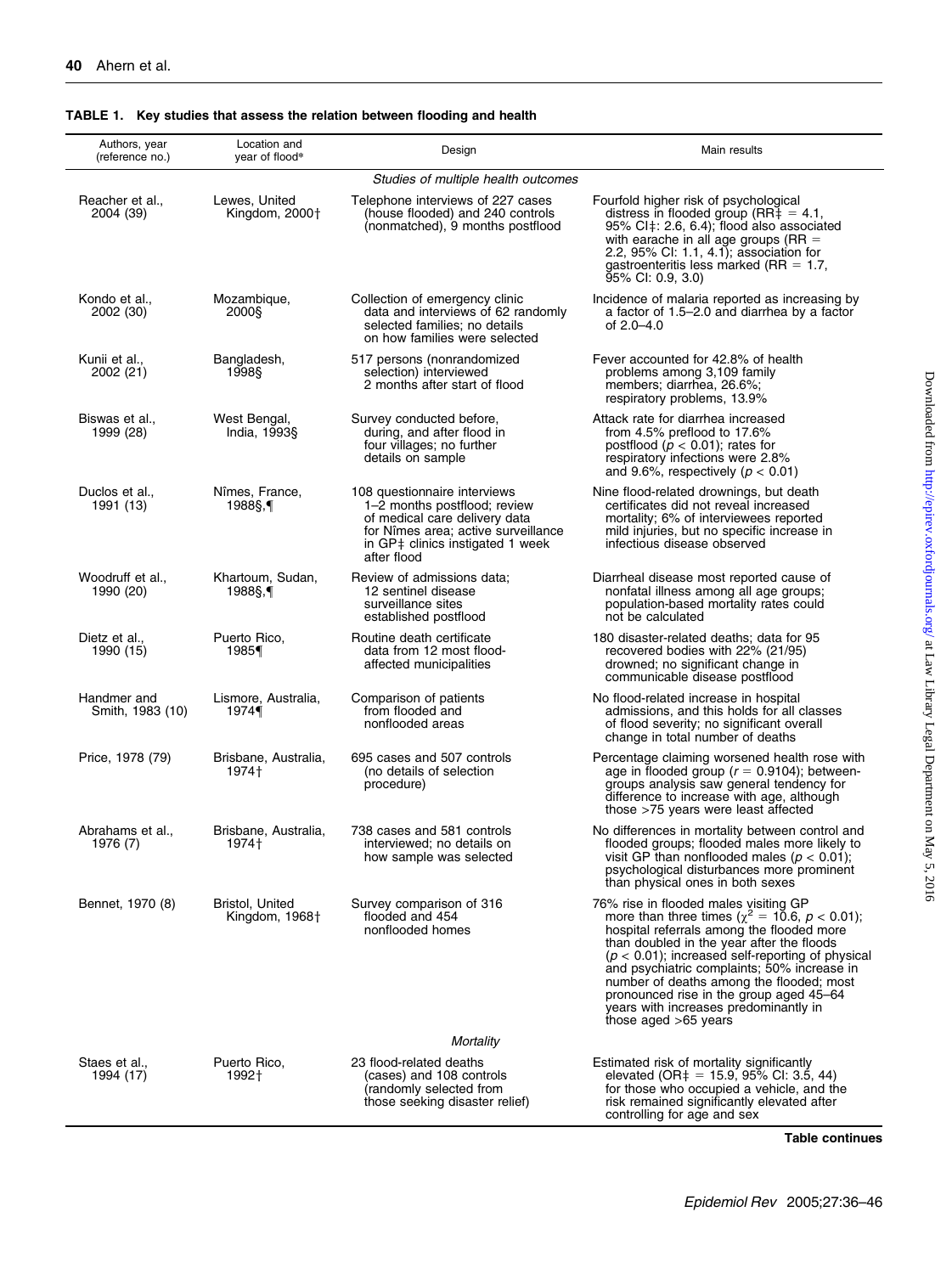### TABLE 1. Continued

| Authors, year<br>(reference no.)      | Location and<br>year of flood*                        | Design                                                                                                                                                                                      | Main results                                                                                                                                                                                                                                                                     |  |
|---------------------------------------|-------------------------------------------------------|---------------------------------------------------------------------------------------------------------------------------------------------------------------------------------------------|----------------------------------------------------------------------------------------------------------------------------------------------------------------------------------------------------------------------------------------------------------------------------------|--|
| Siddique et al.,<br>1991 (19)         | Bangladesh,<br>1988¶                                  | 154 flood-related deaths;<br>comparison of health center<br>and district level records                                                                                                      | Children aged $<$ 5 years accounted for 38% of<br>all deaths, and those aged between 5 and<br>9 years accounted for 12%; diarrheal disease<br>was the most frequent (27%) cause of death<br>among all ages; respiratory tract infections<br>accounted for 13% (20/154) of deaths |  |
|                                       |                                                       | Fecal-oral disease                                                                                                                                                                          |                                                                                                                                                                                                                                                                                  |  |
| Wade et al.,<br>2004 (38)             | Mississippi River,<br>United States.<br>$2001\$ S, \# | 1,110 persons from intervention<br>study cohort provided flood<br>survey health data                                                                                                        | Flooding of house or yard significantly<br>associated with gastrointestinal illness for<br>all subjects (IRR $\ddagger$ = 2.36, 95% CI: 1.37,<br>4.07) and children aged $\leq$ 12 years<br>$(IRR = 2.42, 95\% \text{ CI: } 1.22, 4.82)$                                         |  |
| Vollaard et al.,<br>2004 (34)         | Jakarta, Indonesia†                                   | 93 (69 typhoid and 24<br>paratyphoid) enteric fever<br>cases compared with 289<br>non-enteric fever patient<br>controls and 378 randomly<br>selected community controls                     | Flooding of house a significant risk factor for<br>paratyphoid fever; when paratyphoid group<br>was compared with community control,<br>$OR = 4.52$ , 95% CI: 1.90, 10.73; when<br>compared with fever controls, $OR = 3.25$ ,<br>95% CI: 1.31, 8.02                             |  |
| Heller et al.,<br>2003 (31)           | Betim, Brazil <sup>+</sup>                            | 997 cases (children aged <5<br>years with diagnosis of<br>diarrhea) and 999 controls                                                                                                        | Flooding of family compound significantly<br>associated with diarrhea ( $RR = 1.39$ ,<br>95% CI: 1.09, 1.76)                                                                                                                                                                     |  |
| Prado et al.,<br>2003 (115)           | Salvador, Brazil§                                     | 694 children aged 2-45<br>months from 30 clusters<br>throughout the city                                                                                                                    | Susceptibility to flooding studied as potential<br>risk factor for Giardia duodenalis, but no<br>statistically significant result was found                                                                                                                                      |  |
| Mondal et al.,<br>2001 (29)           | West Bengal, India,<br>1998†                          | Comparison of flooded and<br>nonflooded areas; two villages<br>in each area selected by<br>systematic random sampling                                                                       | Frequency distribution of diarrheal<br>disease significantly higher in flooded<br>area ( $p < 0.001$ )                                                                                                                                                                           |  |
| Sur et al<br>2000 (26)                | West Bengal, India,<br>1998**                         | Mortality and morbidity<br>data collected from district<br>hospital and four primary<br>health centers                                                                                      | In 3-month period after flood, 16,590 cases<br>were reported, with 276 deaths (attack<br>rate of 1.1% and case-fatality rate of 1.7%);<br>laboratory results suggested that Vibrio<br>cholerae was primary causative agent                                                       |  |
| Korthuis et al.,<br>1998 (25)         | Irian Jaya,<br>Indonesia**                            | Cases of diarrhea identified<br>from community health<br>clinic records                                                                                                                     | Epidemic curve inconclusive as to the source<br>of the outbreak, and no V. cholerae species<br>isolated from water sources                                                                                                                                                       |  |
| Katsumata<br>et al., 1998 (27)        | Surbaya,<br>Indonesia <sub>t</sub> ,§                 | 917 hospital patients with acute<br>diarrhea (cases) and 1,043<br>inpatients without gastrointestinal<br>problems (controls), plus<br>community-based study during<br>rainy and dry seasons | Flooding independently associated with an<br>increased risk of <i>Cryptosporidium</i> infection<br>$(OR = 3.083, 95\% \text{ Cl: } 1.935, 4.912)$                                                                                                                                |  |
| van Middelkoop<br>et al., 1992 (32)   | Kwazulu Natal,<br>South Africa**                      | Cases of poliomyelitis<br>identified from hospital<br>records                                                                                                                               | Strong correlation (Spearman's $r = 0.56$ ,<br>$p < 0.01$ ) between flood-related mortality<br>rates in each district used as an indicator<br>of the severity of the floods and of<br>poliomyelitis attack rates                                                                 |  |
| Fun et al.,<br>1991 (33)              | Bangladesh                                            | Data for patients seeking<br>treatment for acute diarrhea<br>between June 1987 and<br>May 1989                                                                                              | Major peak for RV‡ recorded in September<br>1988, coinciding with major flood; occurrence<br>of RV diarrhea declined immediately after the<br>flood, but nonrotavirus diarrhea remained high                                                                                     |  |
| Vector-borne disease                  |                                                       |                                                                                                                                                                                             |                                                                                                                                                                                                                                                                                  |  |
| Han et al.,<br>1999 (54)              | Bucharest,<br>Romania†                                | Compared asymptomatically<br>infected persons ( $n = 38$ ) with<br>uninfected persons ( $n = 50$ )<br>identified in serosurvey                                                              | Among apartment dwellers, 63% (15/24) of<br>infected persons had flooded basements;<br>30% (11/37) for uninfected persons<br>(OR = 3.94, 95% CI: 1.16, 13.7; $p < 0.01$ )                                                                                                        |  |
| Rodent-borne disease                  |                                                       |                                                                                                                                                                                             |                                                                                                                                                                                                                                                                                  |  |
| Leal-Castellanos<br>et al., 2003 (72) | Chiapas, Mexico§                                      | 1,169 persons aged 15-86 years<br>randomly selected for interview<br>who provided blood sample                                                                                              | Contact with water in puddles or from<br>flooding was a risk factor related to<br>Leptospira infection                                                                                                                                                                           |  |
| Sarkar et al.,<br>2002 (65)           | Salvador, Brazil <sup>+</sup>                         | 66 randomly selected hospitalized<br>cases and 132 controls matched<br>on age and sex and from the<br>same neighborhood as the cases                                                        | Incidence of severe leptospirosis for the city was<br>6.8/100,000; exposure to flooded open sewers<br>$(OR = 4.21, 95\% \text{ Cl: } 1.51, 12.83)$ and flooded<br>street (OR = $2.54$ , 95% CI: 1.08, 6.17)                                                                      |  |

Downloaded from http://epirev.oxfordjournals.org/ at Law Library Legal Department on May 5, 2016 Downloaded from <http://epirev.oxfordjournals.org/> at Law Library Legal Department on May 5, 2016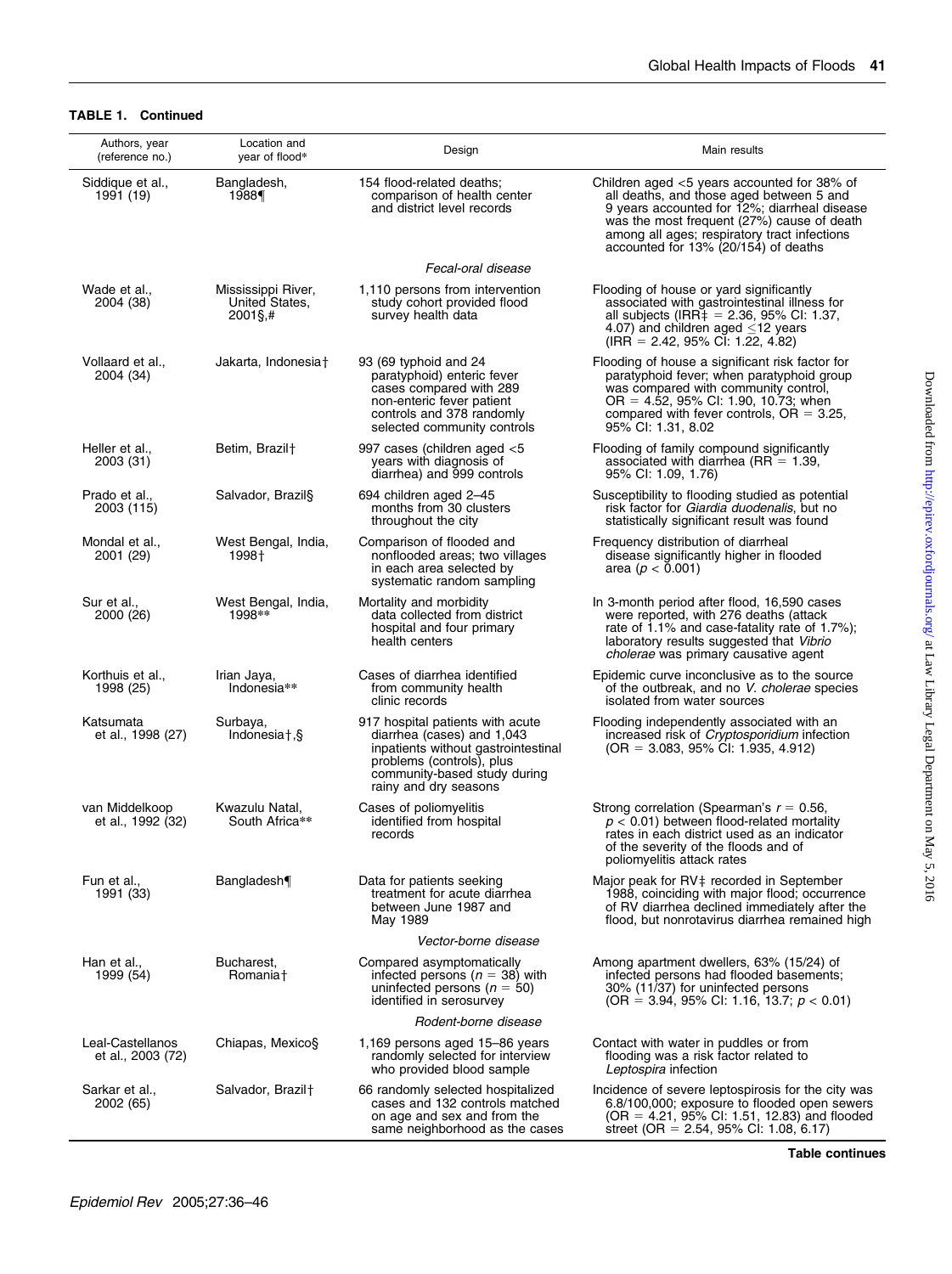#### TABLE 1. Continued

| Authors, year<br>(reference no.)                | Location and<br>year of flood*                    | Design                                                                                                                                                      | Main results                                                                                                                                                                                                                                                                                                        |
|-------------------------------------------------|---------------------------------------------------|-------------------------------------------------------------------------------------------------------------------------------------------------------------|---------------------------------------------------------------------------------------------------------------------------------------------------------------------------------------------------------------------------------------------------------------------------------------------------------------------|
| Sanders et al.,<br>1999 (77)                    | Puerto Rico,<br>1996¶                             | All patients who had<br>negative results in an<br>antidengue test were<br>assigned to a pre- and<br>posthurricane period by the<br>date of onset of illness | 24% (17/70) were laboratory confirmed<br>in posthurricane period, compared with<br>6% (4/72) in prehurricane period (RR $=$<br>4.4, 95% CI: 1.6, 12.4)                                                                                                                                                              |
| Trevejo et al.,<br>1998 (73)                    | Achuapa and<br>El Sauce,<br>Nicaragua,<br>1995†   | 61 cases identified from<br>health center records and 51<br>controls randomly selected<br>from the same area and<br>matched by age group                    | Age-specific incidence significantly<br>higher ( $p < 0.05$ ) among those aged 1-14<br>years compared with other age groups                                                                                                                                                                                         |
|                                                 |                                                   | Mental health                                                                                                                                               |                                                                                                                                                                                                                                                                                                                     |
| Ginexi et al.,<br>2000 (89)                     | lowa                                              | Nonrandomized<br>quasiexperimental<br>longitudinal interview<br>survey, pre- and postflood                                                                  | 1,735 participated in interviews 60-90<br>days postflood; ages ranged from 18 to<br>90 years (mean = 50.9 (SD $\ddagger$ = 16.5)<br>years); among respondents with a<br>predisaster depression diagnosis, the odds<br>of a postflood diagnosis were increased<br>by a factor of 8.5 (95% CI: 5.54, 13.21)           |
| Durkin et al.,<br>1993 (90)                     | Bangladesh§                                       | Prospective cross-sectional<br>study of children aged 2-9<br>years ( $n = 162$ )                                                                            | Postflood, 16 children were reported to<br>have "very aggressive" behavior<br>$(pred = 0)$ , and this represented a<br>significant increase ( $p < 0.0001$ );<br>preflood, 16% of the children wet the<br>bed; postflood, 40.4% wet the bed<br>(p < 0.0001)                                                         |
| Canino et al<br>1990 (116)                      | Puerto Rico,<br>1985†                             | 321 exposed and 591<br>unexposed to flood                                                                                                                   | The higher the level of exposure to the<br>disaster, the greater the number of new<br>depression and PTSD‡ symptoms in<br>retrospective sample; increased<br>depressive and somatic symptoms in<br>prospective sample; after control for<br>demographic variables, the magnitude of<br>effect was not more than 0.2 |
| Phifer et al<br>1988 (87);<br>Phifer, 1990 (91) | Southeastern<br>Kentucky,<br>1981 and<br>$1984 +$ | Stratified three-stage area<br>probability design; 198<br>adults aged 55-74 years<br>with six waves of<br>interviews                                        | Flood exposure was associated with<br>increases in depression ( $p < 0.005$ ) and<br>anxiety ( $p < 0.0008$ ); flood exposure also<br>associated with reports of increased<br>physical symptoms ( $p < 0.003$ )                                                                                                     |
| Ollendick and<br>Hoffmann.<br>1982 (85)         | Rochester,<br>New York.<br>1978§                  | Personal interview (8 months<br>postflood) of 124 adults and<br>54 children whose homes<br>were flooded                                                     | Significant difference between pre- and<br>postflood scores for depression and stress<br>in both groups; however, preflood data<br>collected postevent                                                                                                                                                              |
| Powell and<br>Penick.<br>1983 (86)              | Mississippi,<br>1973#                             | Personal interview of 98<br>flooded individuals 2 and<br>15 months postflood                                                                                | Significant increase in short- and long-<br>term emotional distress ( $p < 0.001$ ), but<br>preflood data collected retrospectively                                                                                                                                                                                 |
| Logue et al.,<br>1981 (83)                      | Pennsylvania,<br>1972†                            | Postal questionnaire survey<br>(5 years postdisaster) of 396<br>flooded and 166 nonflooded<br>females $(>21$ years of age)                                  | Flooded respondents had longer periods<br>of ill health, and a statistical trend<br>( $p < 0.10$ ) was noted for anxiety                                                                                                                                                                                            |
| Melick.<br>1978 (82)                            | Pennsylvania.<br>1972†                            | Personal interview survey<br>(3 years postdisaster) of 43<br>flooded and 48 nonflooded,<br>working-class males (aged<br>25–65 years)                        | Those who were flooded had longer<br>periods of ill health but no significant<br>differences in the number and nature of<br>illnesses experienced by flooded and<br>nonflooded respondents                                                                                                                          |

\* Where date is provided, study refers to a specific flood event.

 $\dagger$  Case-control study design.

z RR, relative risk; CI, confidence interval; GP, general practitioner; OR, odds ratio; IRR, incidence rate ratio; RV, rotavirus; SD, standard deviation; PTSD, posttraumatic stress disorder.

§ Cross-sectional study design.

{ Outbreak investigation.

# Cohort study design.

\*\* Panel study.

 $\dagger\dagger$  Routine data (e.g., disease surveillance, hospital admissions, clinic attendance).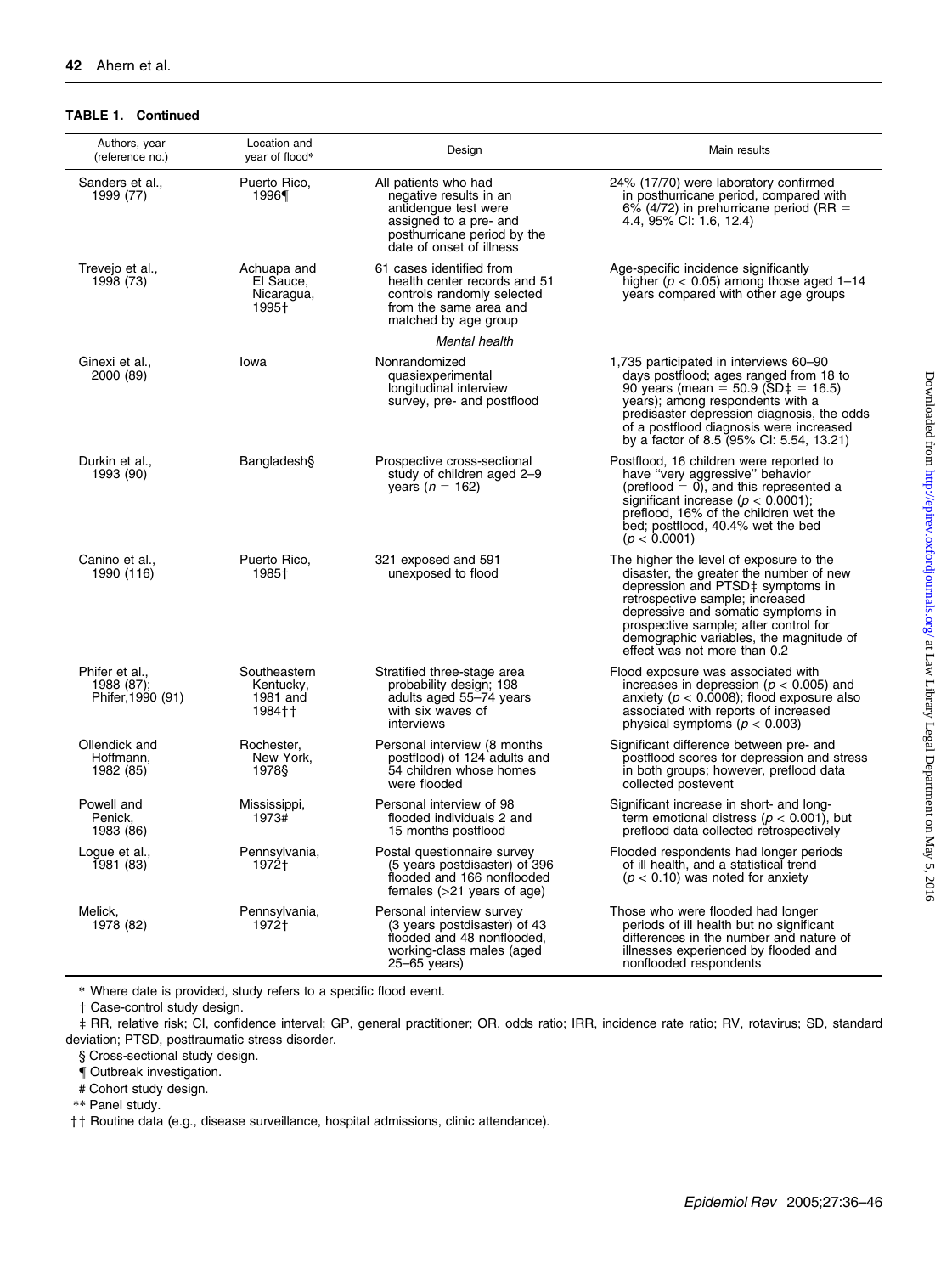## **DISCUSSION**

There is a surprisingly limited evidence base about the health effects of floods, particularly in relation to morbidity. This may in part be due to the difficulty of carrying out rigorous controlled epidemiologic studies of floods, especially in low-income countries. Evidence on public health interventions (e.g., the need for measures to reduce the spread of infectious disease, dealing with mental health impacts, targeting of vulnerable groups) appears particularly limited. We found no studies on the effectiveness of public health measures, including early warning systems. Nonetheless, the wide range of risks to health and well-being, both physical and mental, is understood, though there remains scientific uncertainty about the strength of association and public health burden for specific health effects. The immediate risks of trauma and death are generally clear, but it seems that longer-term impacts, specifically on mental well-being, are often underestimated and probably receive too little attention from public health authorities. These and the locationspecific infectious disease risks require further study.

In terms of public health responses, some caution is required in drawing general lessons from a global literature, because floods vary greatly in their character and in the size and vulnerability of the populations they affect. The evidence is also dominated by studies of slow-onset floods in high-income countries that may have little relevance to flash floods and floods in low-income settings. Some floods are catastrophic and affect thousands of people who may have little capacity to protect themselves, as was the case in Mozambique in 2000 and Bangladesh in 2004. At the other end of the spectrum is the small-scale flood in a high-income country where emergency and support services are better able to cope with the immediate and longer-term effects.

Comparison of different flood events suggests that the risk of death is influenced by both the characteristics of the flood (e.g., its scale and duration, the suddenness of onset, the velocity and depth of water, the lack of warning) and of the population that it affects. Floods with the largest mortality impacts have occurred where infrastructure is poor and the population at risk has limited economic resources.

The formulation of policies to protect against floodrelated health risks is limited by the paucity of evidence on epidemiologic risk factors and public health interventions. We identified the following knowledge gaps:

- the mental health impacts of flooding, especially the longterm impacts, and their principal causes, which have been inadequately researched even in high-income settings;
- the nature and magnitude of mortality risks in the period after flooding;
- quantification of the risks of infectious and vector-borne diseases following floods;
- the effectiveness of warning systems and public health measures in reducing flood-related health burdens;
- the health-related costs of flooding that are often given little weight in decisions about specific interventions; and
- quantification of the degree to which climate and landuse change will contribute to flood risk and associated health burdens in different settings.

Epidemiologic study of these questions presents particular challenges because of the unpredictability of the timing and location of floods; the necessity for retrospective designs, therefore, which may suffer from recall bias; and the difficulty of obtaining appropriate comparison groups. The availability of geographically coded routine data in some countries may offer opportunities for future research.

There is much that can be done to reduce health and other impacts through public education, emergency service planning, and the implementation of early warning systems (114). On the other hand, there are clear research needs to improve understanding of the health risks in different settings and of the social and cultural modifiers of those risks. Some of the deficiencies in evidence are apparent from the summary we provide in this report. There is also more to understand about the long-term consequences of flooding on health and about the mechanisms by which such consequences can best be prevented or alleviated.

### ACKNOWLEDGMENTS

This study was supported by a grant from the Tyndall Centre for Climate Change Research for the project ''Health and Flood Risk: A Strategic Assessment of Adaptation Processes and Policies'' (project code T3.31). P. W. is supported by a Public Health Career Scientist Award (National Health Service (NHS) Executive grant CCB/BS/PHCS031).

### **REFERENCES**

- 1. Center for Research on the Epidemiology of Disasters. EM-DAT: the OFDA/CRED International Disasters Data Base. Brussels, Belgium: School of Public Health, Université Catholique de Louvain, 2005. [\(http://www.em-dat.net/\)](http://www.em-dat.net/).
- 2. Hajat S, Ebi KL, Kovats RS, et al. The human health consequences of flooding in Europe and the implications for public health: a review of the evidence. Appl Environ Sci Public Health 2003;1:13–21.
- 3. Malilay J. Floods. In: Noji E, ed. The public health consequences of disasters. New York, NY: Oxford University Press, 1997:287–301.
- 4. Seaman J. Epidemiology of natural disasters. Basel, Switzerland: Karger, 1984.
- 5. Western K. Epidemiologic surveillance after natural disaster. Washington, DC: Pan American Health Organization, 1982.
- 6. Intergovernmental Panel on Climate Change. Climate change 2001: impacts, adaptation, and vulnerability. Cambridge, United Kingdom: Cambridge University Press, 2001.
- 7. Abrahams MJ, Price J, Whitlock FA, et al. The Brisbane floods, January 1974: their impact on health. Med JAust 1976;2:936–9.
- 8. Bennet G. Bristol floods 1968. Controlled survey of effects on health of local community disaster. Br Med J 1970;3:454–8.
- 9. French J, Ing R, Von Allmen S, et al. Mortality from flash floods: a review of national weather service reports, 1969–81. Public Health Rep 1983;98:584–8.
- 10. Handmer JW, Smith DI. Health hazards of floods: hospital admissions for Lismore. Aust Geogr Stud 1983;21:221–30.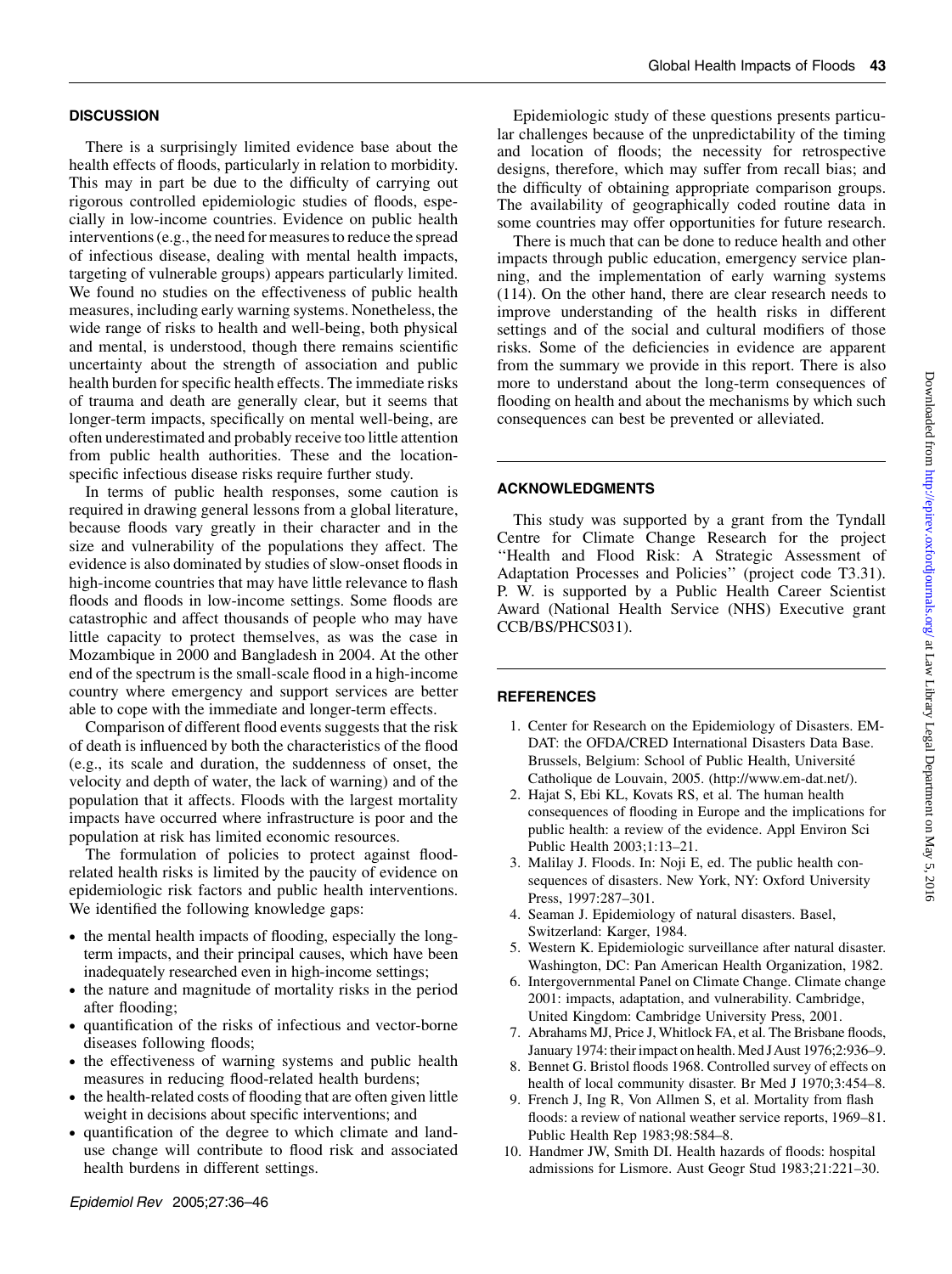- 11. Lorraine NSR. Canvey Island flood disaster, February, 1953. Med Off 1954;91:59–62.
- 12. Flood-related mortality—Missouri, 1993. MMWR Morb Mortal Wkly Rep 1993;42:941–3.
- 13. Duclos P, Vidonne O, Beuf P, et al. Flash flood disaster: Nîmes, France, 1988. Eur J Epidemiol 1991;7:365–71.
- 14. Flood-related mortality—Georgia, July 4–14, 1994. MMWR Morb Mortal Wkly Rep 1994;43:526–30.
- 15. Dietz VJ, Gunn RA, Rigau-Perez JG, et al. Health assessment of the 1985 flood disaster in Puerto Rico. Disasters 1990; 14:164–70.
- 16. Storm-related mortality—Central Texas, October 17–31, 1998. MMWR Morb Mortal Wkly Rep 2000;49:133–5.
- 17. Staes C, Orengo JC, Malilay J, et al. Deaths due to flash floods in Puerto Rico, January 1992: implications for prevention. Int J Epidemiol 1994;23:968–75.
- 18. Health assessment of the population affected by flood conditions—Khartoum, Sudan. MMWR Morb Mortal Wkly Rep 1989;37:785–8.
- 19. Siddique AK, Baqui AH, Eusof A, et al. 1988 floods in Bangladesh: pattern of illness and causes of death. J Diarrhoeal Dis Res 1991;9:310–14.
- 20. Woodruff BA, Toole JM, Rodriguez DC, et al. Disease surveillance and control after a flood in Khartoum, Sudan, 1988. Disasters 1990;14:151–63.
- 21. Kunii O, Nakamura S, Abdur R, et al. The impact on health and risk factors of the diarrhoea epidemics in the 1998 Bangladesh floods. Public Health 2002;116:68–74.
- 22. Jonkman S, Kelman I. An analysis of causes and circumstances of flood disaster deaths. Disasters 2005;29: 75–97.
- 23. Morbidity surveillance following the midwest flood— Missouri, 1993. MMWR Morb Mortal Wkly Rep 1993;42: 797–8.
- 24. Public health consequences of a flood disaster—Iowa, 1993. MMWR Morb Mortal Wkly Rep 1993;42:653–6.
- 25. Korthuis PT, Jones TR, Lesmana M, et al. An outbreak of El Tor cholera associated with a tribal funeral in Irian Jaya, Indonesia. Southeast Asian J Trop Med Public Health 1998;  $29.550 - 4$
- 26. Sur D, Dutta P, Nair GB, et al. Severe cholera outbreak following floods in a northern district of West Bengal. Indian J Med Res 2000;112:178–82.
- 27. Katsumata T, Hosea D, Wasito EB, et al. Cryptosporidiosis in Indonesia: a hospital-based study and a community-based survey. Am J Trop Med Hyg 1998;59:628–32.
- 28. Biswas R, Pal D, Mukhopadhyay SP. A community based study on health impact of flood in a vulnerable district of West Bengal. Indian J Public Health 1999;43:89–90.
- 29. Mondal NC, Biswas R, Manna A. Risk factors of diarrhoea among flood victims: a controlled epidemiological study. Indian J Public Health 2001;45:122–7.
- 30. Kondo H, Seo N, Yasuda T, et al. Post-flood—infectious diseases in Mozambique. Prehospital Disaster Med 2002; 17:126–33.
- 31. Heller L, Colosimo EA, Antunes CM. Environmental sanitation conditions and health impact: a case-control study. Rev Soc Bras Med Trop 2003;36:41–50.
- 32. van Middelkoop A, van Wyk JE, Kustner HG, et al. Poliomyelitis outbreak in Natal/KwaZulu, South Africa, 1987–1988. 1. Epidemiology. Trans R Soc Trop Med Hyg 1992;86:80–2.
- 33. Fun BN, Unicomb L, Rahim Z, et al. Rotavirus-associated diarrhea in rural Bangladesh: two-year study of incidence and serotype distribution. J Clin Microbiol 1991;29:1359–63.
- 34. Vollaard AM, Ali S, van Asten HA, et al. Risk factors for typhoid and paratyphoid fever in Jakarta, Indonesia. JAMA 2004;291:2607–15.
- 35. Cervenka J. Health aspects of Danube river floods. Ann Soc Belg Med Trop 1976;56:217–22.
- 36. Aavitsland P, Iversen BG, Krogh T, et al. [Infections during the 1995 flood in Ostlandet. Prevention and incidence]. (In Norwegian). Tidsskr Nor Laegeforen 1996;116:2038–43.
- 37. Waring SC, Reynolds KM, D'Souza G, et al. Rapid assessment of household needs in the Houston area after Tropical Storm Allison. Disaster Manag Response 2002;3–9.
- 38. Wade TJ, Sandhu SK, Levy D, et al. Did a severe flood in the Midwest cause an increase in the incidence of gastrointestinal symptoms? Am J Epidemiol 2004;159:398–405.
- 39. Reacher M, McKenzie K, Lane C, et al. Health impacts of flooding in Lewes: a comparison of reported gastrointestinal and other illness and mental health in flooded and nonflooded households. Commun Dis Public Health 2004;7: 56–63.
- 40. Mackowiak PA, Caraway CT, Portnoy BL. Oyster-associated hepatitis: lessons from the Louisiana experience. Am J Epidemiol 1976;103:181–91.
- 41. Sidley P. Malaria epidemic expected in Mozambique. BMJ 2000;320:669.
- 42. El-Sayed BB, Arnot DE, Mukhtar MM, et al. A study of the urban malaria transmission problem in Khartoum. Acta Trop 2000;75:163–71.
- 43. McCarthy MC, Haberberger RL, Salib AW, et al. Evaluation of arthropod-borne viruses and other infectious disease pathogens as the causes of febrile illnesses in the Khartoum Province of Sudan. J Med Virol 1996;48:141–6.
- 44. Mathur KK, Harpalani G, Kalra NL, et al. Epidemic of malaria in Barmer district (Thar desert) of Rajasthan during 1990. Indian J Malariol 1992;29:1–10.
- 45. Sharma RS, Lal S, Sharma SN, et al. Malaria outbreak in Mewat region Gurgaon district of Haryana State. J Commun Dis 1997;29:307–8.
- 46. Cedeño JEM. Rainfall and flooding in the Guayas river basin and its effects on the incidence of malaria 1982–1985. Disasters 1986;10:107–11.
- 47. Russac PA. Epidemiological surveillance: malaria epidemic following the Nino phenomenon. Disasters 1986;10:112–17.
- 48. Gueri M, Gonzalez C, Morin V. The effect of the floods caused by "El Niño" on health. Disasters 1986;10:118-24.
- 49. Saenz R, Bissell RA, Paniagua F. Post-disaster malaria in Costa Rica. Prehosp Disaster Med 1995;10:154–60.
- 50. Valencia Telleria A. El Niño related health hazards. Health consequences of the floods in Bolivia in 1982. Disasters 1986;10:88–106.
- 51. Nielsen NO, Makaula P, Nyakuipa D, et al. Lymphatic filariasis in Lower Shire, southern Malawi. Trans R Soc Trop Med Hyg 2002;96:133–8.
- 52. Broom AK, Lindsay MD, Johansen CA, et al. Two possible mechanisms for survival and initiation of Murray Valley encephalitis virus activity in the Kimberley region of Western Australia. Am J Trop Med Hyg 1995;53:95–9.
- 53. Cordova SP, Smith DW, Broom AK, et al. Murray Valley encephalitis in Western Australia in 2000, with evidence of southerly spread. Commun Dis Intell 2000;24:368–72.
- 54. Han LL, Popovici F, Alexander JP Jr, et al. Risk factors for West Nile virus infection and meningoencephalitis, Romania, 1996. J Infect Dis 1999;179:230–3.
- 55. Hubalek Z, Halouzka J, Juricova Z, et al. [Surveillance of mosquito-borne viruses in Breclav after the flood of 1997]. (In Czech). Epidemiol Mikrobiol Imunol 1999;48:91–6.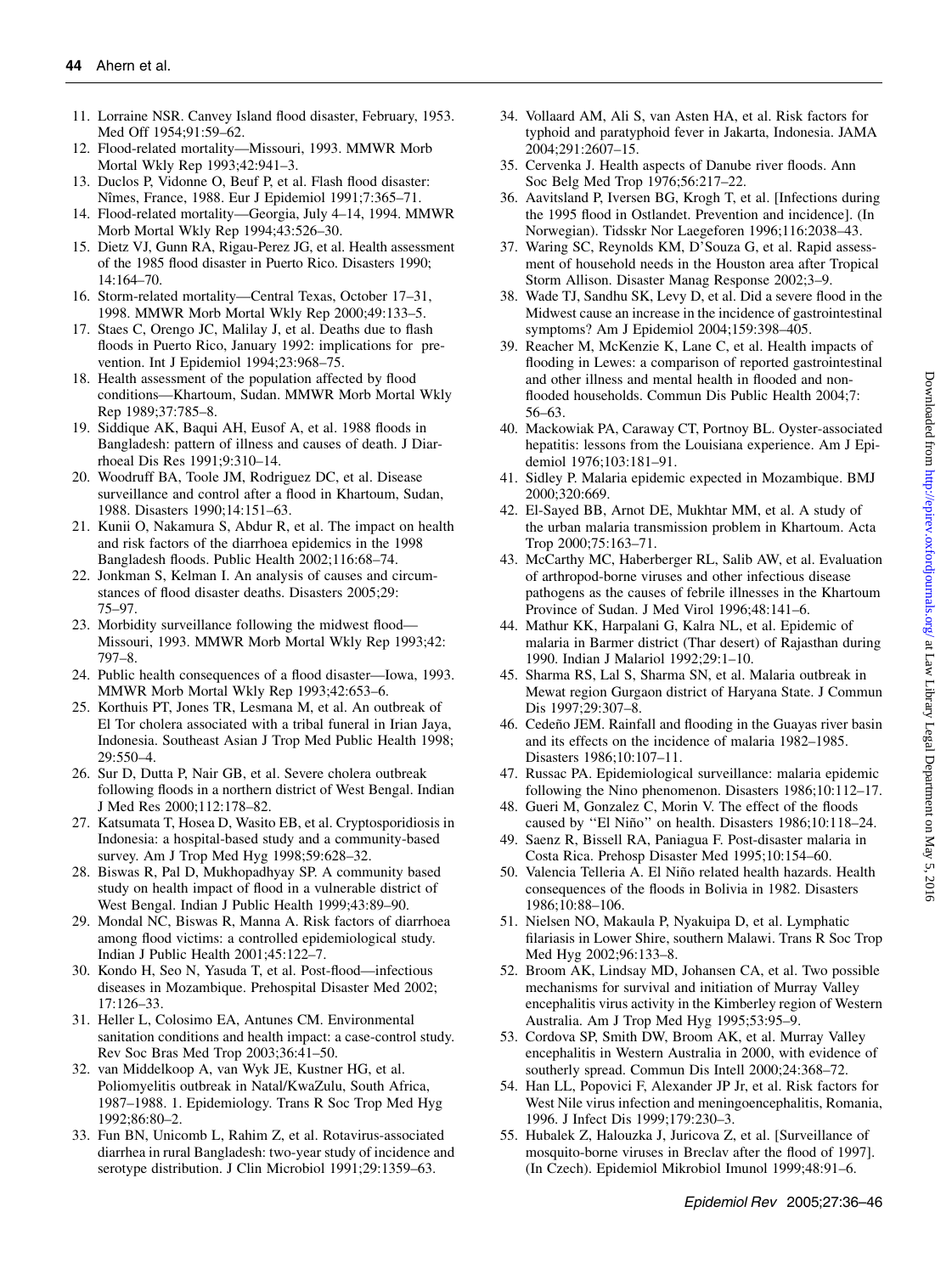- 56. Tsai TF, Popovici F, Cernescu C, et al. West Nile encephalitis epidemic in southeastern Romania. Lancet 1998;352: 767–71.
- 57. Rapid assessment of vector-borne diseases during the Midwest flood—United States, 1993. MMWR Morb Mortal Wkly Rep 1994;43:481–3.
- 58. Hopkins CC, Hollinger FB, Johnson RF, et al. The epidemiology of St. Louis encephalitis in Dallas, Texas, 1966. Am J Epidemiol 1975;102:1–15.
- 59. Human arboviral encephalitis—United States, 1983. MMWR Morb Mortal Wkly Rep 1984;33:339–42, 347.
- 60. Hantavirus pulmonary syndrome—Panama, 1999–2000. MMWR Morb Mortal Wkly Rep 2000;49:205–7.
- 61. Vanasco NB, Fusco S, Zanuttini JC, et al. [Outbreak of human leptospirosis after a flood in Reconquista, Santa Fe, 1998]. (In Spanish). Rev Argent Microbiol 2002;34:124–31.
- 62. Barcellos C, Sabroza PC. The place behind the case: leptospirosis risks and associated environmental conditions in a flood-related outbreak in Rio de Janeiro. Cad Saude Publica 2001;17(suppl):59–67.
- 63. Correa MO. Human leptospirosis in Brazil. Int J Zoonoses 1975;2:1–9.
- 64. Ko AI, Reis MG, Dourado CM, et al. Urban epidemic of severe leptospirosis in Brazil. Lancet 1999;354:820–5.
- 65. Sarkar U, Nascimento SF, Barbosa R, et al. Population-based case-control investigation of risk factors for leptospirosis during an urban epidemic. Am J Trop Med Hyg 2002; 66:605–10.
- 66. Suarez Hernandez M, Martinez Sanchez R, Posada Fernandez PE, et al. [Human leptospirosis outbreak in the district of Ciego de Avila, Cuba]. (In Spanish). Rev Soc Bras Med Trop 1999;32:13–18.
- 67. Leptospirosis, India. Report of the investigation of a postcyclone outbreak in Orissa, November 1999. Wkly Epidemiol Rec 2000;75:217–23.
- 68. Sehgal SC, Sugunan AP, Vijayachari P. Outbreak of leptospirosis after the cyclone in Orissa. Natl Med J India 2002; 15:22–3.
- 69. Karande S, Bhatt M, Kelkar A, et al. An observational study to detect leptospirosis in Mumbai, India, 2000. Arch Dis Child 2003;88:1070–5.
- 70. Karande S, Kulkarni H, Kulkarni M, et al. Leptospirosis in children in Mumbai slums. Indian J Pediatr 2002;69:855–8.
- 71. Park SK, Lee SH, Rhee YK, et al. Leptospirosis in Chonbuk Province of Korea in 1987: a study of 93 patients. Am J Trop Med Hyg 1989;41:345–51.
- 72. Leal-Castellanos CB, Garcia-Suarez R, Gonzalez-Figueroa E, et al. Risk factors and the prevalence of leptospirosis infection in a rural community of Chiapas, Mexico. Epidemiol Infect 2003;131:1149–56.
- 73. Trevejo RT, Rigau-Perez JG, Ashford DA, et al. Epidemic leptospirosis associated with pulmonary hemorrhage— Nicaragua, 1995. J Infect Dis 1998;178:1457–63.
- 74. Outbreak of acute febrile illness and pulmonary hemorrhage—Nicaragua, 1995. MMWR Morb Mortal Wkly Rep 1995;44:841–3.
- 75. Ashford DA, Kaiser RM, Spiegel RA, et al. Asymptomatic infection and risk factors for leptospirosis in Nicaragua. Am J Trop Med Hyg 2000;63:249–54.
- 76. Simoes J, de Azevedo JF, Palmeiro JM. Some aspects of the Weil's disease epidemiology based on a recent epidemic after a flood in Lisbon (1967). An Esc Nacl Saude Publica Med Trop (Lisb) 1969;3:19–32.
- 77. Sanders EJ, Rigau-Perez JG, Smits HL, et al. Increase of leptospirosis in dengue-negative patients after a hurricane

in Puerto Rico in 1966. Am J Trop Med Hyg 1999;61: 399–404.

- 78. World Health Organization. The world health report 2001 mental health: new understanding, new hope. Geneva, Switzerland: World Health Organization, 2001.
- 79. Price J. Some age-related effects of the 1974 Brisbane floods. Aust N Z J Psychiatry 1978;12:55–8.
- 80. Neuberg M, Jakubowska-Szwed B, Neuberg J. [Reproductive behavior after the flood disaster in Klodzko region—July 1997]. (In Polish). Ginekol Pol 2001;72:1037–41.
- 81. Bokszczanin A. Long-term negative psychological effects of a flood on adolescents. Pol Psychol Bull 2002;33:55–61.
- 82. Melick ME. Self-reported effects of a natural disaster on the health and well-being of working class males. Crisis Interv 1978;9:12–31.
- 83. Logue JN, Melick ME, Struening EL. A study of health and mental health status following a major natural disaster. Res Community Ment Health 1981;2:217–74.
- 84. Logue JN, Hansen H. A case-control study of hypertensive women in a post-disaster community: Wyoming Valley, Pennsylvania. J Human Stress 1980;6:28–34.
- 85. Ollendick DG, Hoffmann M. Assessment of psychological reactions in disaster victims. J Community Psychol 1982; 10:157–67.
- 86. Powell BJ, Penick EC. Psychological distress following a natural disaster: a one-year follow-up of 98 flood victims. J Community Psychol 1983;11:269–76.
- 87. Phifer JF, Kaniasty KZ, Norris FH. The impact of natural disaster on the health of older adults: a multi-wave prospective study. J Health Soc Behav 1988;29:65–78.
- 88. Tobin GA, Ollenburger JC. Predicting levels of postdisaster stress in adults following the 1993 floods in the upper midwest. Environ Behav 1996;28:340–57.
- 89. Ginexi EM, Weihs K, Simmens SJ, et al. Natural disaster and depression: a prospective investigation of reactions to the 1993 midwest floods. Am J Community Psychol 2000;28: 495–518.
- 90. Durkin MS, Khan N, Davidson LL, et al. The effects of a natural disaster on child behaviour: evidence for posttraumatic stress. Am J Public Health 1993;83:1549–53.
- 91. Phifer JF. Psychological distress and somatic symptoms after natural disaster: differential vulnerability among older adults. Psychol Aging 1990;5:412–20.
- 92. Becht MC, van Tilburg MA, Vingerhoets AJ, et al. [Flood: a pilot study on the consequences for well-being and health of adults and children]. (In Dutch). Tijdschr Psychiatry 1998; 40:277–89.
- 93. Bokszczanin A. [Psychological consequences of floods in children and youth]. (In Polish). Psychol Wychowawcza 2000;43:172–81.
- 94. Russoniello CV, Skalko TK, O'Brien K, et al. Childhood posttraumatic stress disorder and efforts to cope after Hurricane Floyd. Behav Med 2002;28:61–70.
- 95. Norris FH, Kaniasty K, Conrad ML, et al. Placing age differences in cultural context: a comparison of the effects of age on PTSD after disasters in the United States, Mexico, and Poland. J Clin Geropsychol 2002;8:153–73.
- 96. Verger P, Hunault C, Rotily M, et al. [Risk factors for post traumatic stress symptoms five years after the 1992 flood in the Vaucluse (France)]. (In French). Rev Epidemiol Sante Publique 2000;48(suppl 2):2S44–53.
- 97. Maltais D, Lachance L, Fortin M, et al. Psychological and physical health of the July 1996 disaster victims: a comparative study between victims and non-victims. (In French). Sante Ment Que 2000;25:116–37.